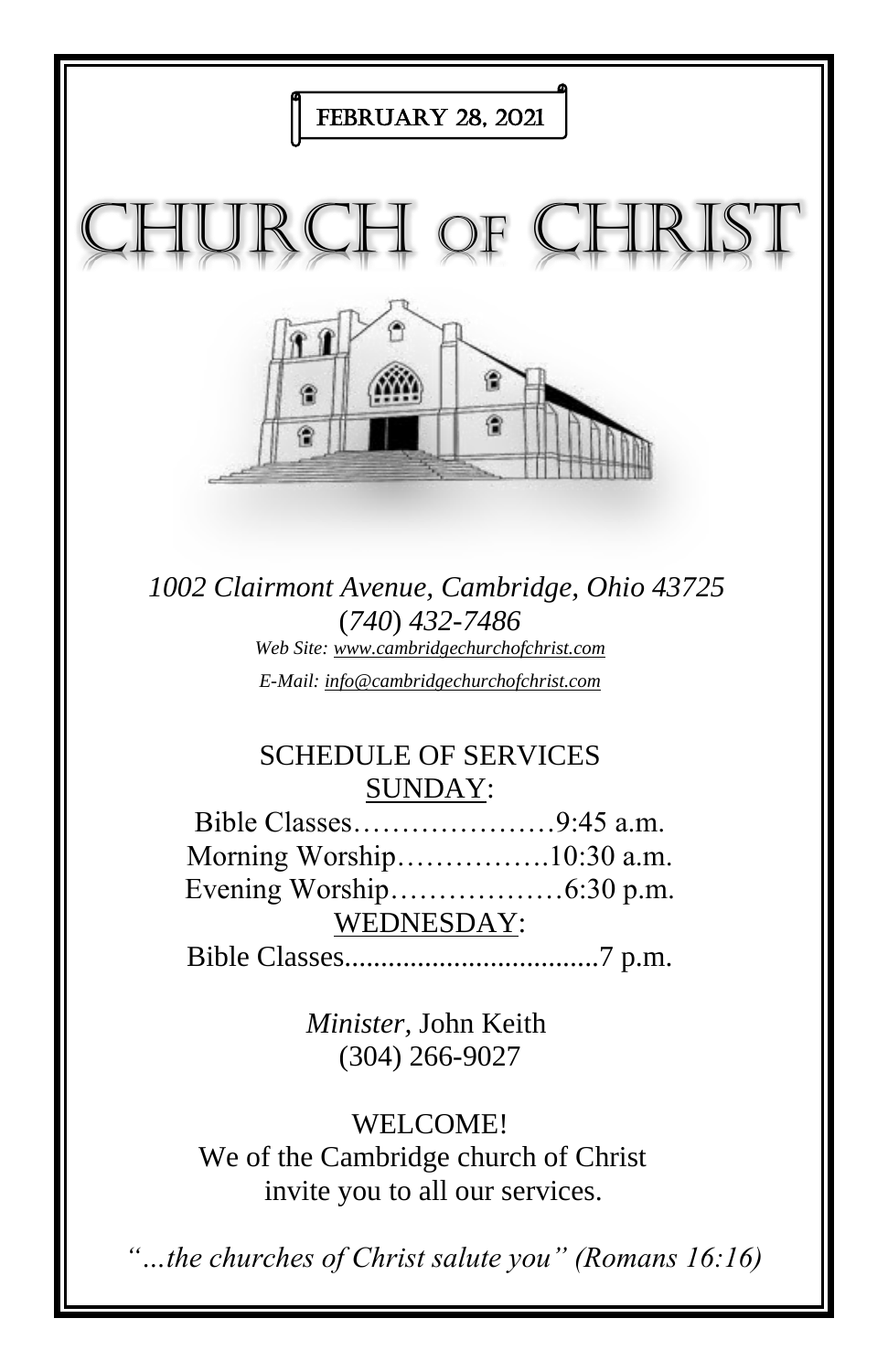#### **THE MIRACLES OF CHRIST Mark 1:21-28**

## **INTRODUCTION**:

- 1. The word "miracle" is used very loosely and incorrectly today.
- 2. *Specific purpose*: to confirm the message delivered (Mark 16:20).
- 3. *Specific duration*, (1 Cor. 13:10).
- 4. We are commanded to walk by faith, not by sight (2 Cor. 5:7).
- 5. What about the miracles of our Lord?
	- A. Miracles occurred by God suspending natural law allowing supernatural phenomena to accomplish His will.
	- B. The supernatural works of Jesus verified His identity to honest witnesses that a regime change was at hand.

### **I. JESUS WAS NOT LIMITED IN HIS MIRACLES**.

- A. He Had Received the Spirit "Without measure (Jn. 3:34).
- B. Jesus not limited by the faith (or lack) of others.
	- 1. Sometimes the healed person had faith (Mt. 8:2).
	- 2. Sometimes no indication of the recipient's faith is shown (Mt. 9:2)
- C. Jesus not limited by the type of ailment (Mt. 4:23; 8:15; Lk. 5:12), nor by the number of people seeking healing (Lk. 4:40; cf. Mt. 4:24; 8:16).

#### **II. CHARACTERISTICS OF JESUS MIRACLES**.

- A. Immediate
	- 1. Leper (Mt. 8:3; Mk. 1:42; Lk. 5:13).
	- 2. Paralytic (Mk. 2:12)
- B. Complete
	- 1. People not healed partially, nor in piece-meal fashion.
	- 2. Lepers were not just made batter, but "cleansed."
- C. Convincing.
	- 1. No one denied the miracles.
	- 2. Large crowds attested them Mt. 4:23-25; Mk. 1:25-28.
	- 3. Resulted in large crowds wanting to investigate further (Lk. 5:15).

### **III. PRIMARY PURPOSE OF HIS MIRACLES WAS SPIRITUAL**.

- A. Primary Purpose Stated (Lk. 4:43; cf. 19:10).
- B. Jesus not unmoved by human suffering (Mk. 1:41).
- C. Jesus not unmoved by human sinfulness (Mk. 2:5).

#### **IV. RESULT OF JESUS' MIRACLES**.

- A. They Were Amazed/astonished (Mk. 2:12; Lk. 5:26).
- B. They Were Filled with Awe (Mt. 9:8).
- C. They Glorified God- (Mt. 9:8; Mk. 2:12; Lk. 5:25-26).

**CONCLUSION**: Jesus stressed that His purpose for performing miracles was to convince people He was the Son of God by proving His authority (Mt. 9:4-6; Lk. 7:20-23).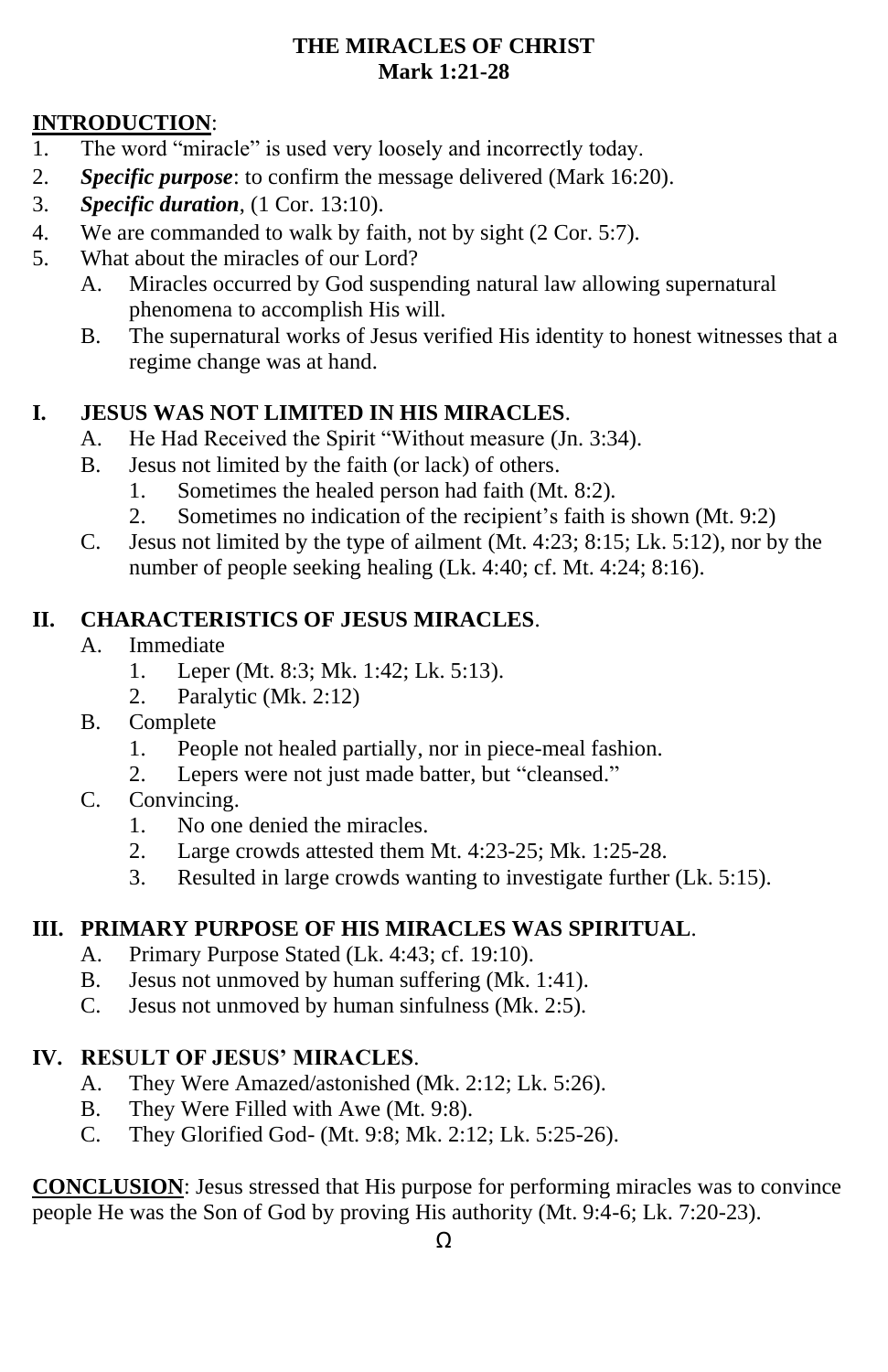## **KOINONIA**

The above word may not mean anything to you unless you have studied Koine Greek, the language in which most of the New Testament was originally written. It is among the many attractive characteristics of Christianity and means, "fellowship". Included in the usages of this word are the concepts of "participation", "association", "communion", and "sharing". Wayne Jackson<sup>1</sup> (1937-2020) notes that fellowship exists on two plains: vertical and horizontal.

Vertical describes the fellowship children of God enjoys with the Godhead (Father, Son and Holy Spirit). Horizontal refers to the jointparticipation and communion Christians share with each other.

Vertically, Christians are in fellowship with the Father when we are obedient to His will: "That which we have seen and heard declare we unto you, that ye also may have fellowship with us: and truly our fellowship *is* with the Father, and with his Son Jesus Christ" (1 John 1:3), and also, "God *is* faithful, by whom ye were called unto the fellowship of his Son Jesus Christ our Lord" (1 Cor. 1:9).

We enjoy fellowship with God the Son when observe the Supper of the Lord upon each first day of the week as we are mindful of the body, blood, and promised second appearing of Jesus; "The cup of blessing which we bless, is it not the communion of the blood of Christ? The bread which we break, is it not the communion of the body of Christ" (1 Cor. 10:16)?

We fellowship with God the Holy Spirit as well: "The grace of the Lord Jesus Christ, and the love of God, and the communion of the Holy Ghost, *be* with you all. Amen" (2 Cor. 13:14).

Horizontally, there is fellowship that believers enjoy with each other (1 Jn. 1:3), but such fellowship is possible *only* when all parties, "walk in the light as he is in the light, then ye have fellowship one with another" (1 John 1:7).

How wonderful and delightful it is when brethren are willing to be together working for the Lord, for the congregation. Such calls for the putting aside of egos and differences of opinion in optional matters. There is much more to fellowship than an occasional meal, it is a lifestyle which is in concert with Christ and each other—*JK*.

<sup>1</sup> Wayne Jackson. *Bible Words and Theological Terms Made Easy*. Stockton: Courier 2002.